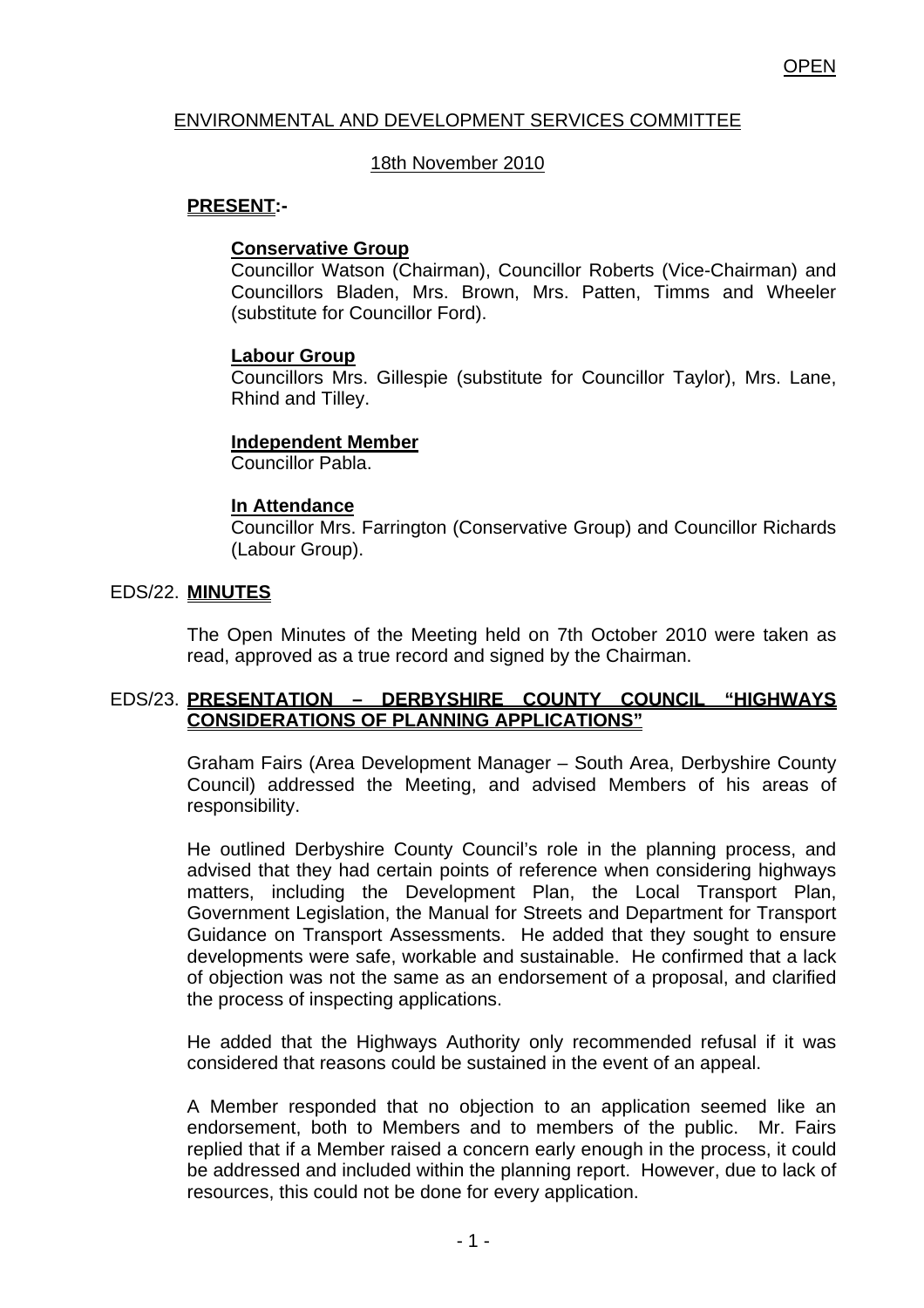Questions were raised on disability splays, and the Manual for Streets 2, and Mr. Fairs advised Members that Derbyshire County Council looked in depth at 230 applications last year, and each one had a site visit.

### EDS/24. **DECLARATIONS OF INTEREST**

Councillor Roberts declared a prejudicial interest in Minute No. EDS/29, Delegated Powers for Private Hire, as he was the owner of a private hire business.

# **MATTERS DELEGATED TO COMMITTEE**

## EDS/25. **LOCAL DEVELOPMENT FRAMEWORK CORE STRATEGY: WORK PROGRAMME**

A report was submitted requesting that Members approve a revised indicative programme and approach for preparing the Local Development Framework (LDF) Core Strategy, in response to the Coalition Government's move to the 'Big Society' and localism.

The Coalition Government had signalled its intention to fundamentally reform the system, and for LDFs to reflect the 'Big Society' and the principles of 'localism'. Details were awaited, principally in the forthcoming Localism Bill. Ministers had been swift in announcing the revocation of regional strategies and "top down" building targets, and a revised programme for the LDF Core Strategy was needed. Whilst this decision had recently been successfully challenged in the courts, and the East Midlands Regional Plan has therefore been reinstated, it was noted that Ministers intended to pursue revocation through forthcoming legislation..

Two main areas of work were proposed. Firstly a technical assessment of future housing needs, which Derbyshire and Nottinghamshire County Councils were jointly able to undertake. Secondly a series of ongoing community engagement events, enabling people to devise local 'visions' and balancing these against "bigger picture" issues. In order to support this new approach, a training event for elected Members across the Derby Housing Market Area was to be convened on 26 January 2011. In addition a proposed indicative timetable, to be considered formally early in 2011 was set out in the report.

### *RESOLVED:-*

- *(1) That the implications for the preparation of Local Development Frameworks, arising from the shift to the "Big Society" and "localism", including the proposed revocation of the East Midlands Regional Plan, and the need for "bottom up" community engagement, be noted.*
- *(2) That the indicative revised LDF Core Strategy work programme be supported, to be formally approved in 2011, including the proposed*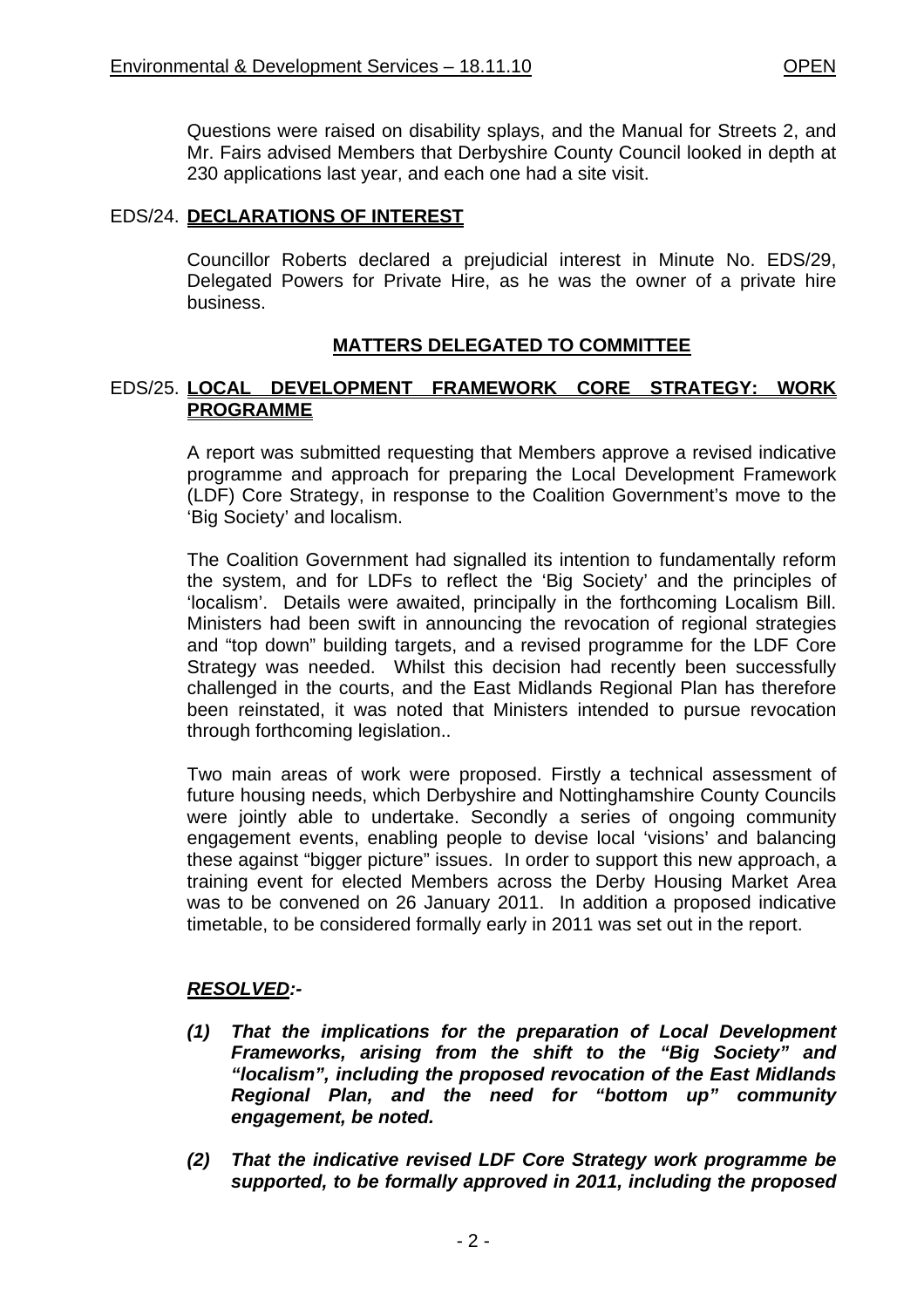*technical work and ongoing public engagement, as set out in the report.* 

*(3) That the proposed workshop due to be held on 26 January 2011 for all elected Members of the Derby Housing Market Area Councils, be endorsed.*

### EDS/26. **LOCAL DEVELOPMENT FRAMEWORK ANNUAL MONITORING REPORT: APRIL 2009 – MARCH 2010**

The Council had a statutory obligation to submit an Annual Monitoring Report (AMR) on the Local Development Framework (LDF) to the Secretary of State before 31st December each year. Whilst fundamental changes were being made to the LDF system by the new Coalition Government via the forthcoming Localism Bill, the requirement to prepare and submit an AMR remained.

The AMR was a useful tool in monitoring progress, on preparing development plans and tracking housing, employment and other development trends over the monitoring year. A draft AMR for the period 1st April 2009 to 31st March 2010 had therefore been prepared.

Headline findings from the AMR were provided within the report.

### *RESOLVED:-*

- *(1) That the contents of the Local Development Framework (LDF) Annual Monitoring Report be noted and approved for publication, subject to necessary consequential changes arising from the reinstatement of the Regional Spatial Strategy.*
- *(2) That, if necessary, the AMR be submitted to the Secretary of State before the deadline of 31st December 2010.*

### EDS/27. **PLANNING FOR FUTURE PHASES OF SWADLINCOTE TOWN CENTRE IMPROVEMENTS**

Following a request from Members, a report was submitted on the funding of future phases of improvements to Swadlincote Town Centre.

A full detailed account was provided on the background to work that had been completed in Swadlincote Town Centre. It was confirmed that phase 1 had been completed, and works to the first part of phase 2 – West Street, had also been completed, except for tree planting, which was due to be carried out in November. In addition, works to the second part of phase 2 – The Delph, were due to be completed this financial year.

The target within the Council's Corporate Plan for 2012, was to design phase 3 and explore options for funding. Work still to be implemented, when funds were available, were the repaving of High Street, Market Street and Midland Road, and improvements to Civic Way and around the bus station. The Master Plan was a comprehensive document, and the phasing of works was customised to fit the amount of funding available at the time. The next logical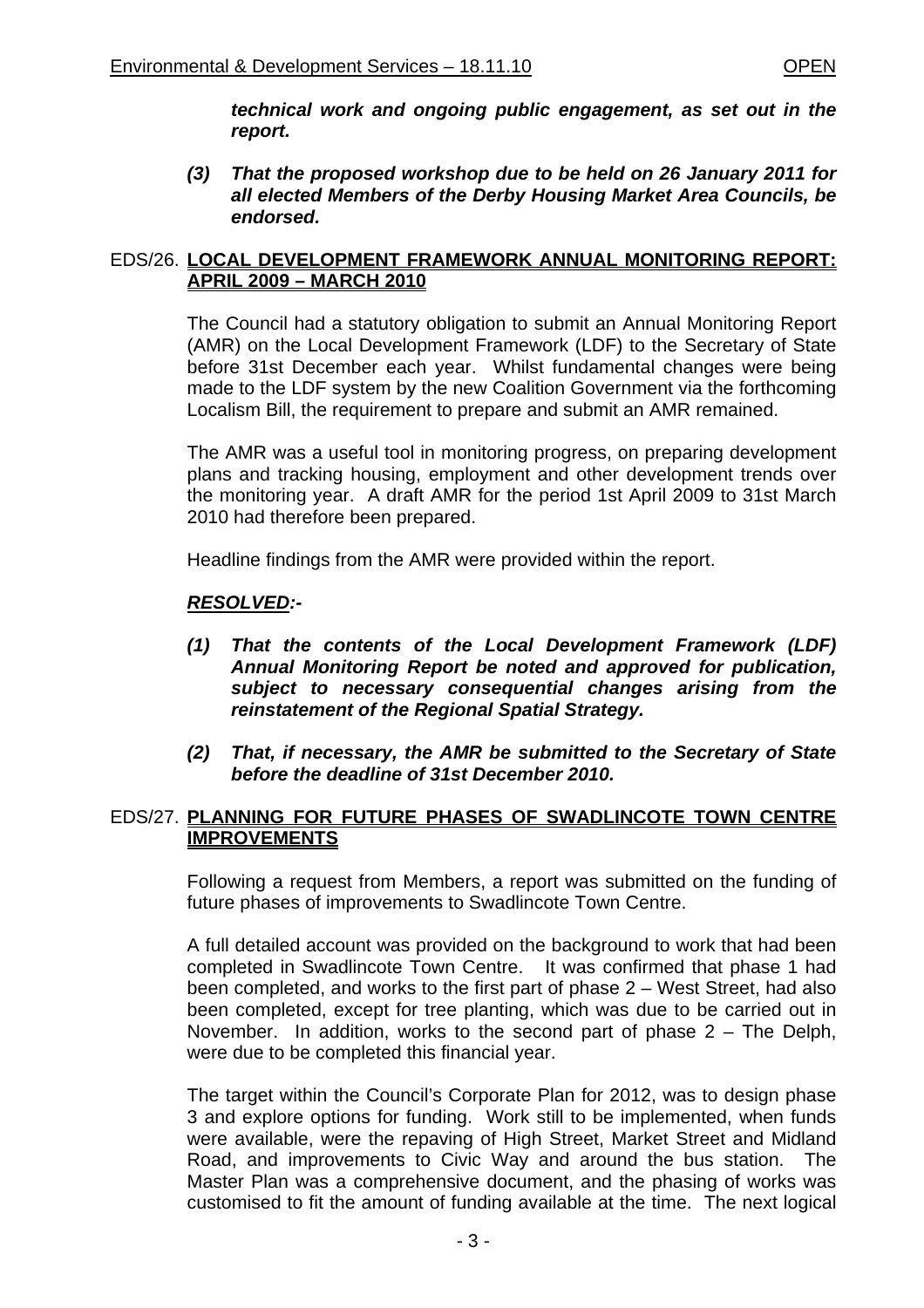step would be to repave High Street as a continuation of the works undertaken at The Delph.

The District Council owned a considerable amount of land in the town centre. In addition, the County Council also owned land within the town centre and on the edge. Therefore there was an opportunity to draw up a revitalised Vision and Strategy document that would continue the momentum of revitalising the town. Provision of public services could be provided in state of the art shared modern buildings that would release the remaining land for sale or private investment. The County Council's Property Services Department was rationalising its property holding and had ambitions to establish a hub in Swadlincote that would provide its services in the southern part of the County. This was likely to be implemented in the later phase of the programme, which would mean operational activity would commence in approximately three to four years time. This timescale would give both authorities time to work together, and also potentially with other public partners, and the private sector, to investigate, consult and prepare a new Vision and Strategy Document for Swadlincote Town Centre.

# *RESOLVED:-*

- *(1) That the report be noted.*
- *(2) That the establishment of a joint officer working group with the County Council to produce a draft new Vision and Strategy document for Swadlincote Town Centre, be endorsed.*
- *(3) That a report on progress be submitted for consideration at a future date.*

## EDS/28. **PROPOSED PERMANENT DIVERSION OF PUBLIC FOOTPATH NO. 1 (PART) IN THE PARISH OF WESTON-ON-TRENT**

A report was submitted requesting that an order be made to divert Public Footpath No. 1, to enable the permitted development of the site of the Old Plough for 11 new dwellings to be implemented. Details of the existing public footpath were provided, along with the proposed new route, which would be a short diversion. Compared with the old route there would be no reduction in enjoyment of the route by users, nor would the diverted route be materially any less commodious.

# *RESOLVED:*

- *(1) That the making of an Order under Section 257 of the Town and Country Planning Act 1990, in respect of the proposed permanent diversion of Public Footpath No. 1 (Part) in the Parish of Weston-on-Trent, be authorised.*
- *(2) That the Order be confirmed if no objections are received during the formal consultation stage.*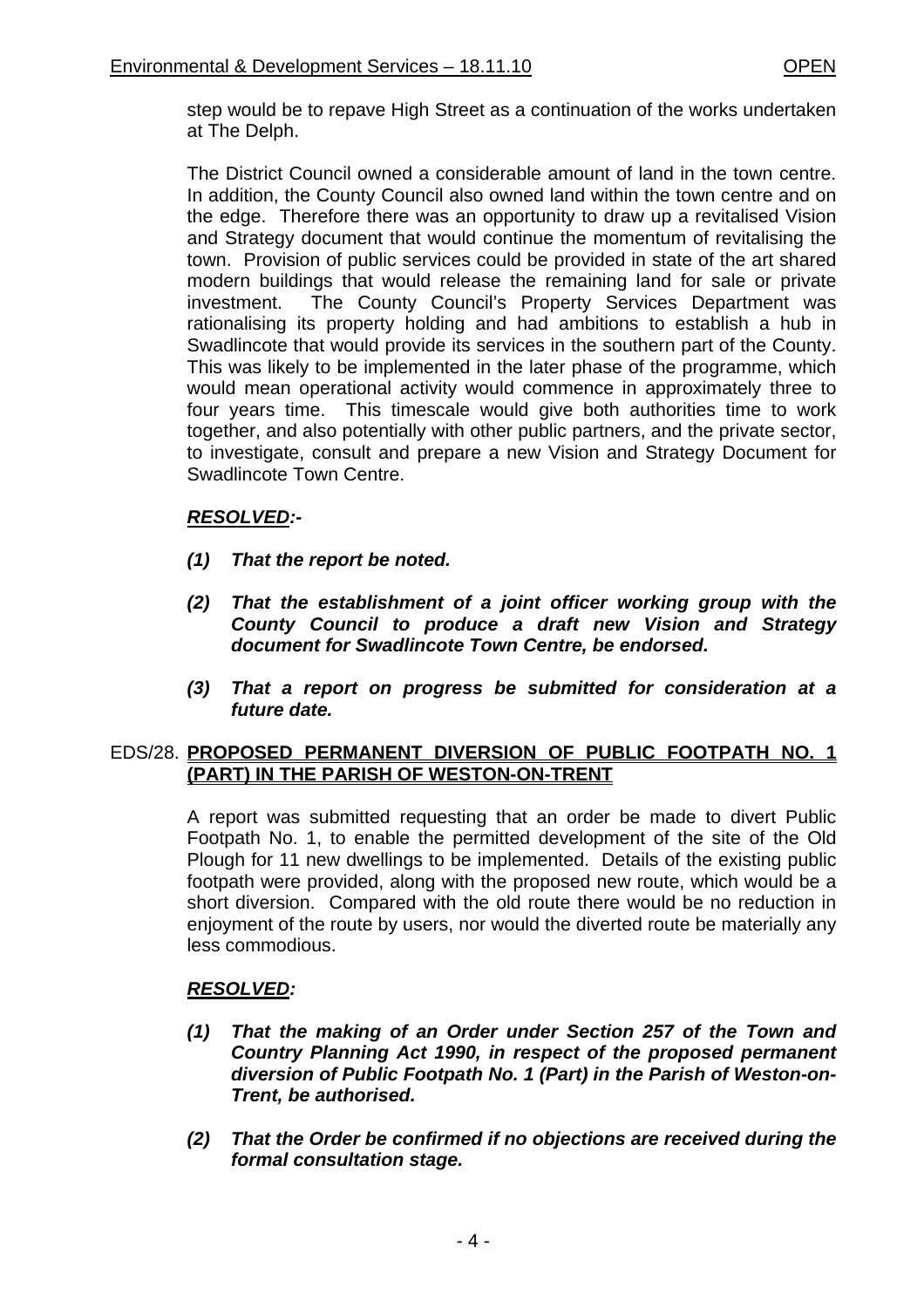#### EDS/29. **DELEGATED POWERS FOR PRIVATE HIRE**

A report was submitted, requesting that certain enforcement responses in relation to specified offences, be delegated to the Head of Environmental Services, in relation to Private Hire activities, and for approval of a revised draft "Statement of Policy" relating to the determination of applications/renewals for a Private Hire Vehicle Driver's Licence, Operators Licence and Proprietors.

Full details were also provided of the current situation with regard to convictions that were taken into consideration for private hire drivers. A change to the Council's "Statement of Policy" set out a framework against which the relevance of convictions, and the time elapsed since they took place could be evaluated. The framework also defined the circumstances in which Officers might approve applications without referral to the Licensing and Appeals Sub-Committee.

### *RESOLVED:-*

- *(1) That the Statement of Policy concerning the relevance of criminal convictions, relating to the determination of applications/renewal of Private Hire Drivers Licences, Private Hire Operators Licences or Proprietors, be approved.*
- *(2) That certain decisions be delegated to the Head of Environmental Services, as set out in the report, and that the scheme of delegation to officers be amended appropriately.*

(Councillor Roberts declared a prejudicial interest in this item and withdrew from the Meeting during the consideration and determination thereof).

### EDS/30. **GENERAL ENFORCEMENT POLICY FOR ENVIRONMENTAL SERVICES**

A report was submitted, which sought Member approval for revisions to the Environmental Services General Enforcement Policy.

It was a requirement of the Audit Commission and other Government Organisations, that each local authority produced an Enforcement Policy for its regulatory functions. Developments in legislation, case law and national guidance meant that existing enforcement policies now required review. It had been decided to consolidate Environmental Services current enforcement policies into a single document. Through specialist appendices the new policy covered particular issues arising from the different specialised areas of enforcement that Environmental Services covered.

Functions were specified within the policy that had options available to enforce legal provisions

### *RESOLVED:-*

*That the General Enforcement Policy and Associated Guidance be approved, and that any subsequent minor alterations to the Policy be approved by the Head of Environmental Services.*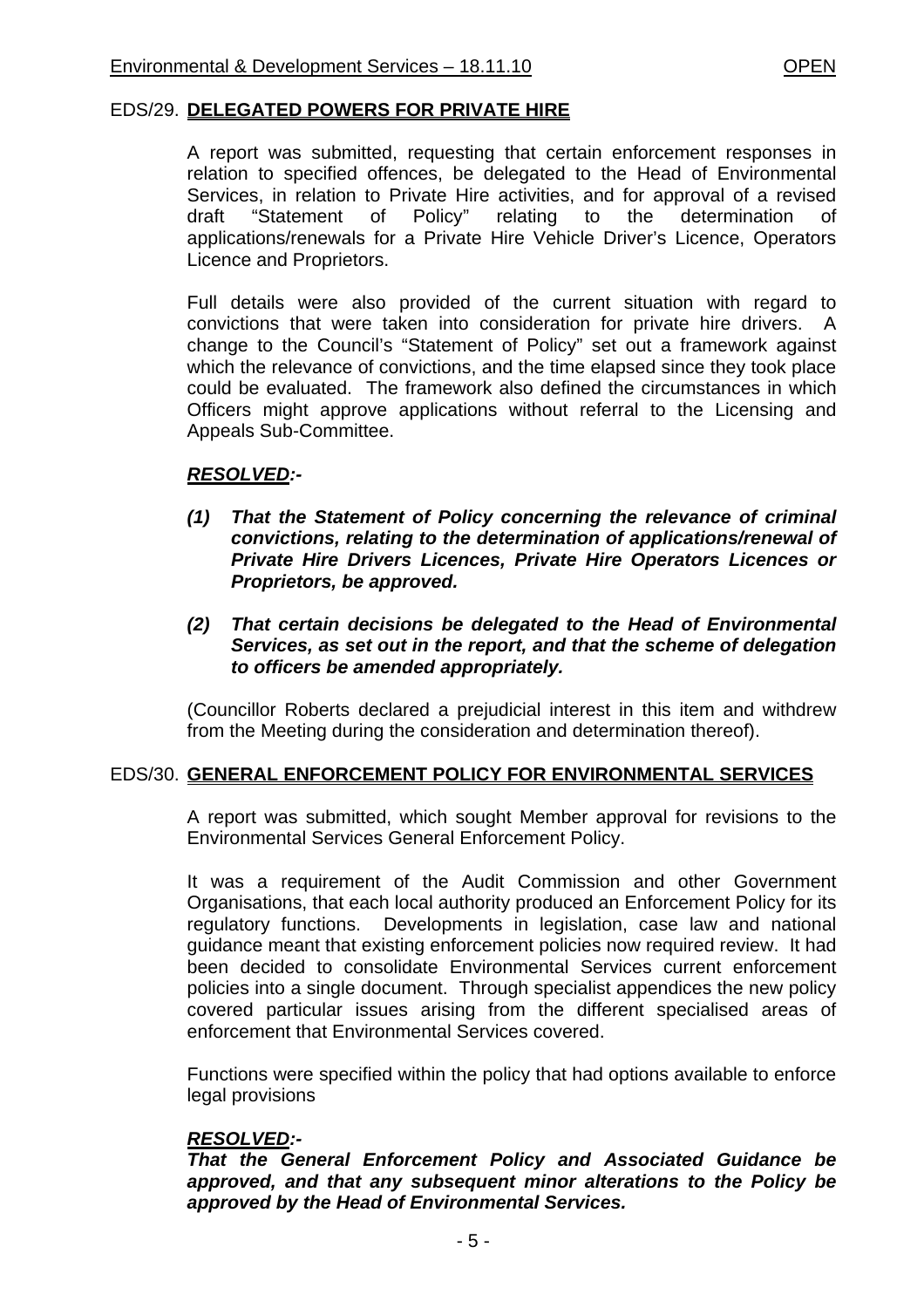#### EDS/31. **CORPORATE PLAN 2009 – 14: PERFORMANCE MANAGEMENT REPORT (1st JULY 2010 – 30th SEPTEMBER 2010)**

A report was submitted detailing the achievements for the quarter ending 30th September 2010 in relation to the Council's Corporate Plan 2009 – 14. The Corporate Plan Action Plan consisted of four main themes, of which this Committee was responsible for actions within the Sustainable Growth and Opportunity theme.

### *RESOLVED:-*

- *(1) That the Council's key achievements and performance for the period 1st July – 30th September 2010 be noted.*
- *(2) That, where performance has failed to achieve the specified target, the response be noted.*

### EDS/32. **RENEWAL OF CERTIFICATION OF THE COUNCIL TO ISO14001 AND THE ECO MANAGEMENT AND AUDIT SCHEME (EMAS)**

 A report was submitted advising Members that South Derbyshire District Council had been scrutinised and both the Eco Management and Audit Scheme (EMAS) and ISO14001 accreditation had been renewed. The certification confirmed that the Council was performing well to these standards with regards to its environmental management, and that there were no legal breaches or non-conformances.

Members were requested to adopt the Environmental Standard that was the basis of the Council's accreditation, as the main document to communicate the Council's environmental performance to interested parties. Further details were provided on the verification, and also financial and resource implications.

Through the activities of EMAS, including training and promotion of awareness, substantial progress had been made. This offered a saving, which amounted to £39,236 on reduced utility bills alone between 1st April 2009 and 31st March 2010.

Many new improvements had also been funded from mainstream budgets once the business case had been identified. More of this type of investment might be required if investment opportunities arose that exceeded existing resources.

### *RESOLVED:-*

- *(1) That the 2009/2010 Environmental Statement be adopted.*
- *(2) That the full external verification and re-accreditation to the ISO14001 and EMAS standards be noted.*
- *(3) That the Environmental Statement be published, together with the information that South Derbyshire District Council remains one of only 5% of councils in the UK that operates according to an*